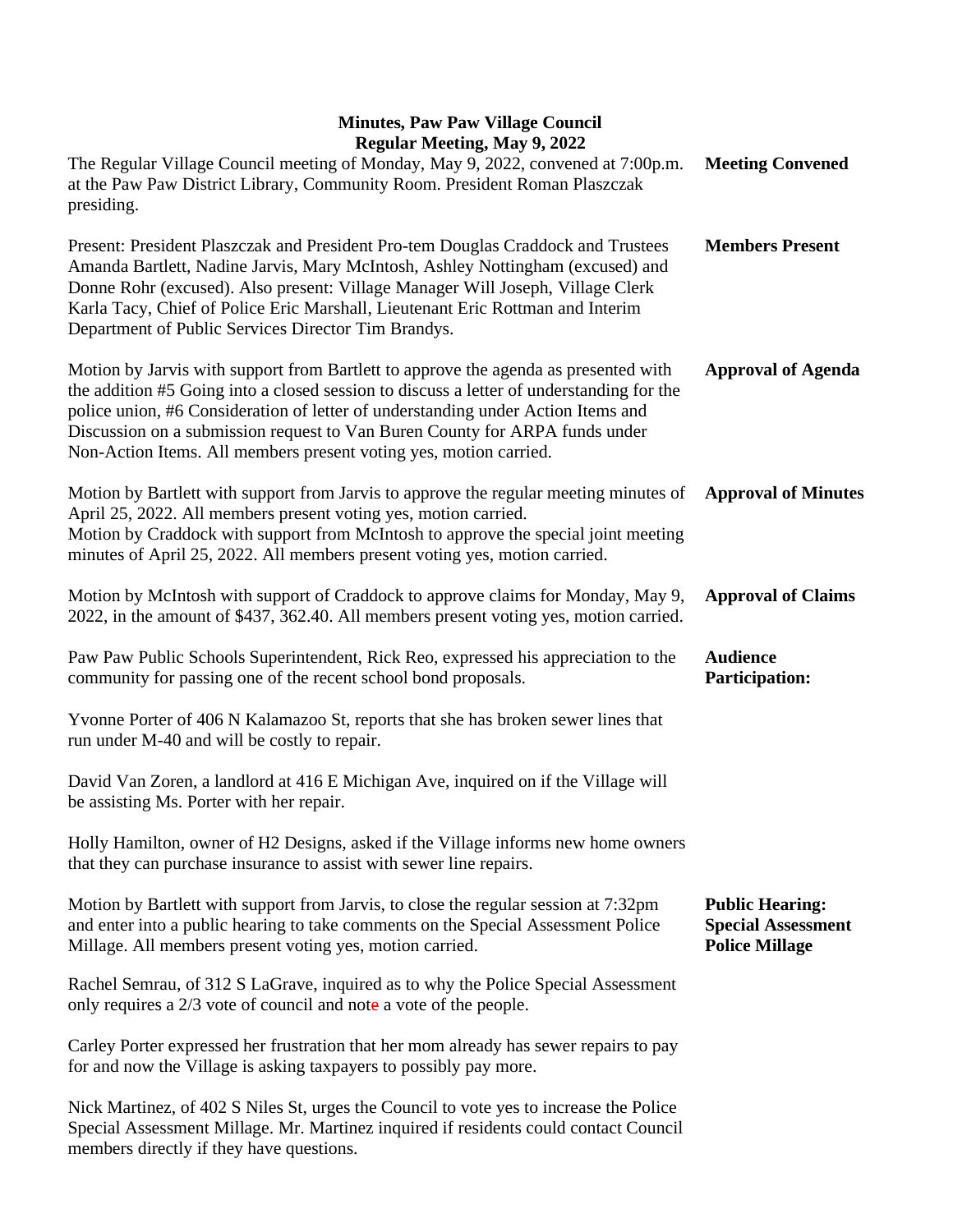David Jones, owner of multiple apartments downtown, asked if it was common for municipalities to issue special assessments.

David Van Zoren inquired if Walmart pays property taxes or are they exempt. Mr. Van Zoren also asked if a reduction of State Revenue Sharing has led to less money in the Village's General Fund.

Holly Hamilton asked if the Police Department has considered sponsoring officer candidates.

Linda Lauer, of 628 Paw Paw St, believes the assessment letter that was mailed to residents was poorly worded.

Motion by McIntosh with support from Craddock to close the public hearing at 9:05pm and re-enter regular session. All members present voting yes, motion carried

Motion by Bartlett with support from Jarvis to set a public hearing on June 6, 2022 at 6:00pm for the special assessment police millage. All members present voting yes, motion carried.

Motion by McIntosh with support from Craddock to approve the Wings of God Pledge for Pearls Event's use of public spaces limited to the four corners of Kalamazoo and E Michigan Ave, sidewalk of E Michigan at the entrance of Little Caesars and Dollar Tree parking lot, corner of E Fadel St and S Kalamazoo St, corner of N Kalamazoo St and Oak St from 8am to 1pm on Friday, June 17<sup>th</sup> and Saturday, June 18, 2022. All members present voting yes, motion carried.

Motion by McIntosh with support from Craddock to award the bid for traffic cones and barricades to the lowest bid from Transportation Supply LLC for the amount of \$10,258.25. Roll call vote; Plaszczak, Craddock and McIntosh voting yes, Bartlett and Jarvis voting no, motion carried.

It was the consensus of council to not make a contribution to the Streetscape Celebration being held during Paw Paw Days.

Motion by Jarvis with support from Craddock to enter into a closed session for strategy and negotiation sessions connected with the negotiation the POAM collective bargaining agreement, which is exempt from disclosure as allowed under the Michigan Open Meetings Act MCL 15.268 (c) at 9:46 pm. Roll Call Vote: Bartlett, Jarvis, Plaszczak, Craddock and McIntosh voting yes, motion carried.

Motion by Jarvis with support from Bartlett to adjourn the meeting at 10:01 pm. Roll Call Vote: Bartlett, Jarvis, Plaszczak, Craddock and McIntosh voting yes, motion carried.

| Motion by Bartlett with support from Jarvis to approve the Letter of Understanding, | Letter of     |
|-------------------------------------------------------------------------------------|---------------|
| implementing changes to Article #15.1 Vacation Time in the POAM Collective          | Understanding |

**Action Items: Set Public Hearing for Special Assessment Police Millage**

**Approval of Wings of God Pledge for Pearls Event**

**Approval of Bid for Traffic Cones and Barricades**

**Contribution to Paw Paw Days Streetscape Celebration**

**Closed Session**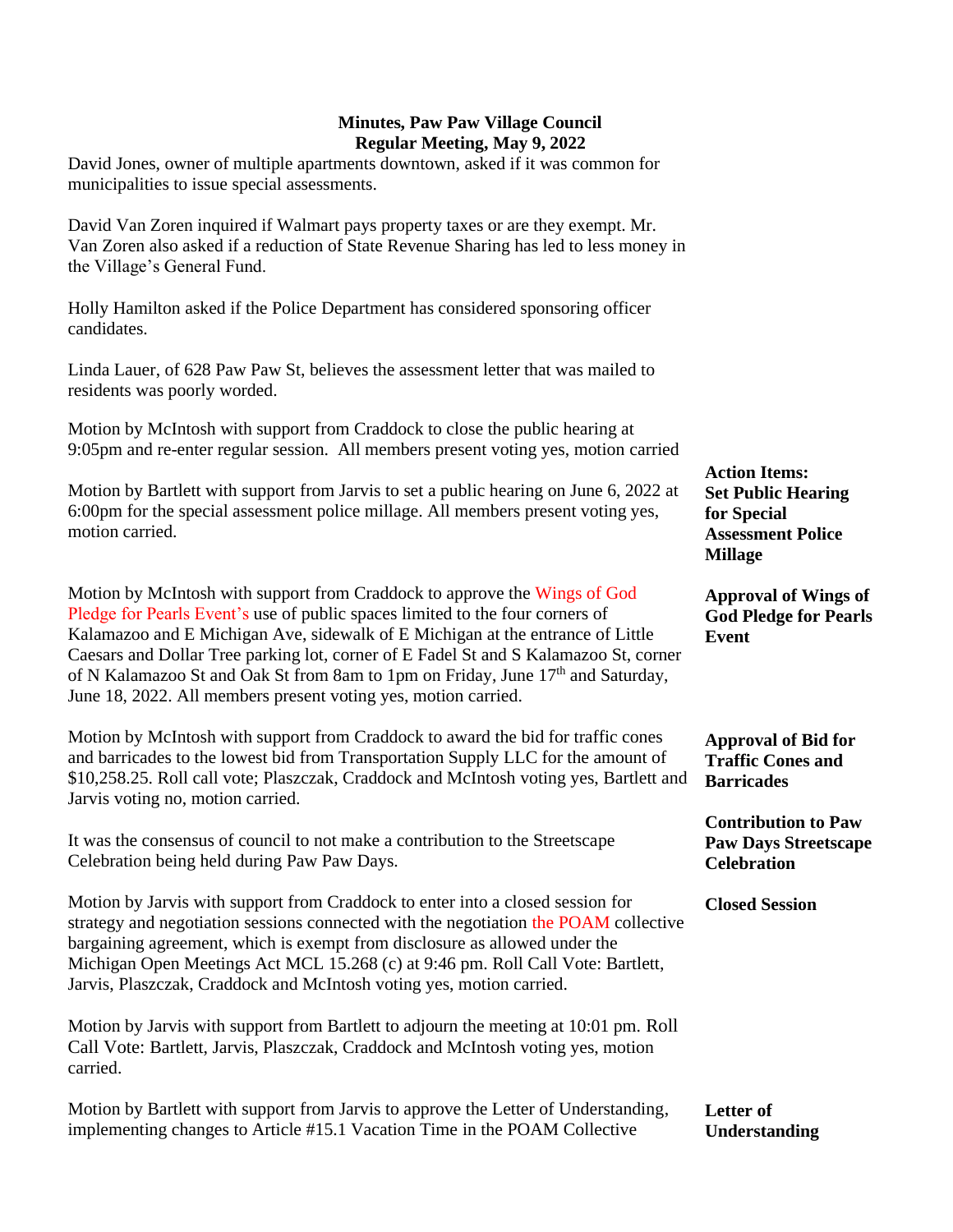**Non-Action Items: Request to Van Buren County for ARPA** 

Bargaining Agreement. Roll Call Vote: Bartlett, Jarvis, Plaszczak, Craddock and McIntosh voting yes, motion carried.

It was the consensus of council to allow Manager Joseph to submit applications requesting ARPA funds to Van Buren County for upcoming Village projects.

|                                                                                                                                                                       | <b>Funds</b>                                                         |
|-----------------------------------------------------------------------------------------------------------------------------------------------------------------------|----------------------------------------------------------------------|
| No Report.                                                                                                                                                            | <b>Committee Meetings</b><br>and Reports<br><b>Finance and Admin</b> |
| No Report.                                                                                                                                                            | <b>Public Services</b>                                               |
| Jarvis reported the Parks & Rec Board discussed the Maple Island natural shoreline<br>project and Tyler Field restrooms.                                              | <b>Parks and Rec</b>                                                 |
| No Report.                                                                                                                                                            | <b>DDA</b>                                                           |
| No Report.                                                                                                                                                            | <b>Economic Develop</b>                                              |
| No Report.                                                                                                                                                            | <b>Farmers Market</b>                                                |
| Craddock reported construction on the new Fire Hall is progressing on schedule.                                                                                       | <b>Fire Board</b>                                                    |
| The next Historical Commission meeting will be held at the library on May 17 <sup>th</sup> at<br>$4:00 \text{ pm}.$                                                   | <b>Historical Committee</b>                                          |
| No Report.                                                                                                                                                            | <b>Housing Commission</b>                                            |
| No Report.                                                                                                                                                            | <b>Maple Lake</b><br><b>Preservation</b>                             |
| No Report.                                                                                                                                                            | <b>Planning Commission</b>                                           |
| McIntosh hopes to get the Wellhead Protection Committee back together in the near<br>future and begin discussing projects.                                            | <b>Wellhead Protection</b>                                           |
| Craddock reports Marilyn has done an outstanding job getting sponsorships for the                                                                                     | <b>Wine &amp; Harvest</b>                                            |
| festival and notes all vendor spots have been filled.<br>Bartlett hopes the recent issues with posting notices and cancelations have been<br>remedied for the future. | <b>Council Member</b><br><b>Comments:</b><br><b>Bartlett</b>         |
| Jarvis thanked Chief Marshall for his great presentation during the public hearing for<br>the Police Special Assessment Millage.                                      | <b>Jarvis</b>                                                        |
| Joseph assured council that a friendlier, more explanatory letter regarding the Police<br>Special Assessment Millage will be going out to residents.                  | <b>Manager Comments:</b>                                             |